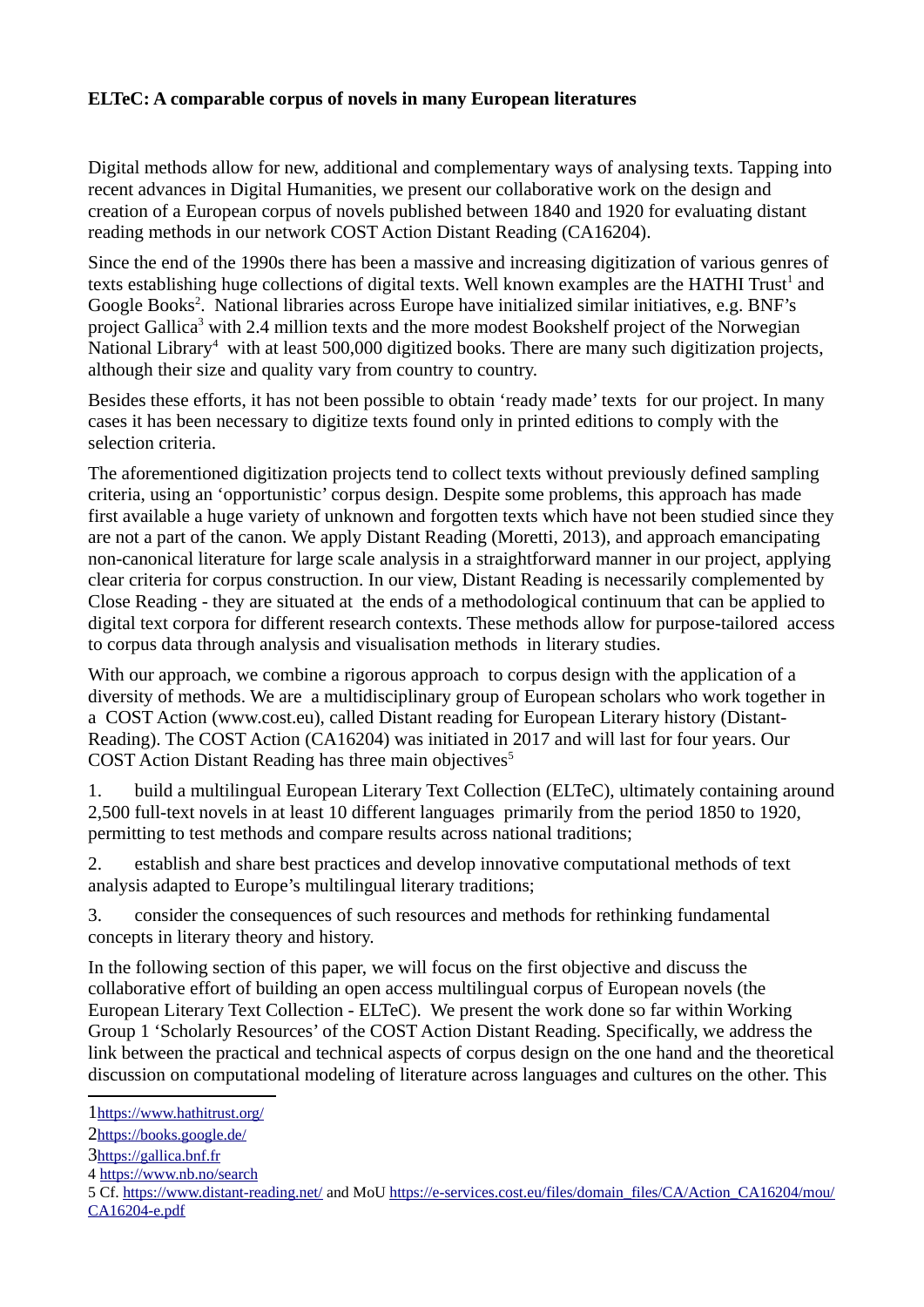means paying attention to differences and similarities across different literary theoretical paradigms when setting up the corpus as a resource for Distant Reading, addressing the active role of corpus design for periodization and canonization in European literary history.

Working Group 1 is responsible for the development of the corpus design, the encoding schema and the workflow for data creation, maintenance and publication. The working group consists of European researchers from 23 countries and reflects an extraordinary field of different research disciplines such as corpus linguistics, computer linguistics, literary studies, social sciences, library science and philological studies. This European international scientific team is able to build a corpus that allows a European perspective on the novel.

The multilingual European Literary Text Collection (ELTeC, Odebrecht, Burnard, Navarro Colorado, Eder & Schöch, 2019) is an open access (CC-By 4.0 or CC0) of European novels from the period from 1840 to 1920. This is a period with large cultural and language changes and a formative phase for many European languages. For example, in this period the Norwegian written languages underwent very large changes: from pure Danish to an adapted Norwegian written standard at one hand and an introduction of a parallel dialect based Norwegian written standard on the other. The period is interesting to study also from a lexical/lexicographic point of view and raise large challenges for the design of language analyzing tools like lematizers and morphological analyzers. ELTeC will be used as a benchmark corpus to evaluate distant reading methods, and to discuss and even challenge established literary systems and publication history of the novel.<sup>[6](#page-1-0)</sup> We organise the corpus in languages collections covering Romance, Slavic, Germanic and Finno-Ugric language families. Currently, we include Czech, English, French, German, Greek, Hungarian, Italian, Norwegian, Polish, Portuguese, Romanian, Serbian, Slovenian and Spanish novels.

In order to allow comparability among the different European novels and foster the interoperability of the corpus, we use the TEI to encode the digitized texts. The aim is not to make a collection of scholarly text editions nor of plain texts: "we aim to facilitate a richer and better-informed distant reading than a transcription of lexical content alone would permit" (Burnard, Schöch & Odebrecht, 2019). We are therefore not aiming to represent various text structural or graphical features of the text but to enable a uniform and consistent encoding across the language collections. We are using ODD chaining to handle three encoding levels (cf. Rahtz &and Burnard, 2013): 1) a basic level covering the body of the texts including e.g. paragraphs, headers, and highlighted items, 2) a richer level including gaps, notes and quotes and 3) a third level with lexical information.<sup>[7](#page-1-1)</sup> In addition, we provide basic text displays for each novel.<sup>[8](#page-1-2)</sup>

Building ELTeC as a unique resource requires to reassess and even discard some established ways of defining literary systems and publication histories (see MoU,

[https://e-services.cost.eu/files/domain\\_files/CA/Action\\_CA16204/mou/CA16204-e.pdf](https://e-services.cost.eu/files/domain_files/CA/Action_CA16204/mou/CA16204-e.pdf) . In the corpus design, we thus maintain a metadata-based approach that allows for representing the diversity of novels published between 1840 and 1920 across the multilingual, transnational, and pluri-cultural topologies of Europe. At the most general level, this approach addresses common textual and contextual features instead of solely relying on canonical definitions of novels in literary history. We defined sampling and balancing criteria that use metadata such as publication date and place, text length, reprint counts and authors' gender.

We especially include novels not previously incorporated in the literary canons of the European countries. In our approach, 'canonization' cuts across 'popularization,' operationalized in terms of reprints. We assume that the different types of canons - defined nationally or by language, incarnated in the form of educational syllabus policies and reading lists at schools and universities correlate with a relative high number of book reprints, documented in library records.

<span id="page-1-0"></span>6<https://www.distant-reading.net/>

<span id="page-1-1"></span><sup>7</sup>See <https://tei-c.org/guidelines/customization/getting-started-with-p5-odds/>

<span id="page-1-2"></span><sup>8</sup>See <https://distantreading.github.io/ELTeC/index.html> for the current state of ELTeC and for a Portuguese example of a text display<https://distantreading.github.io/ELTeC/por/POR0045.html>.